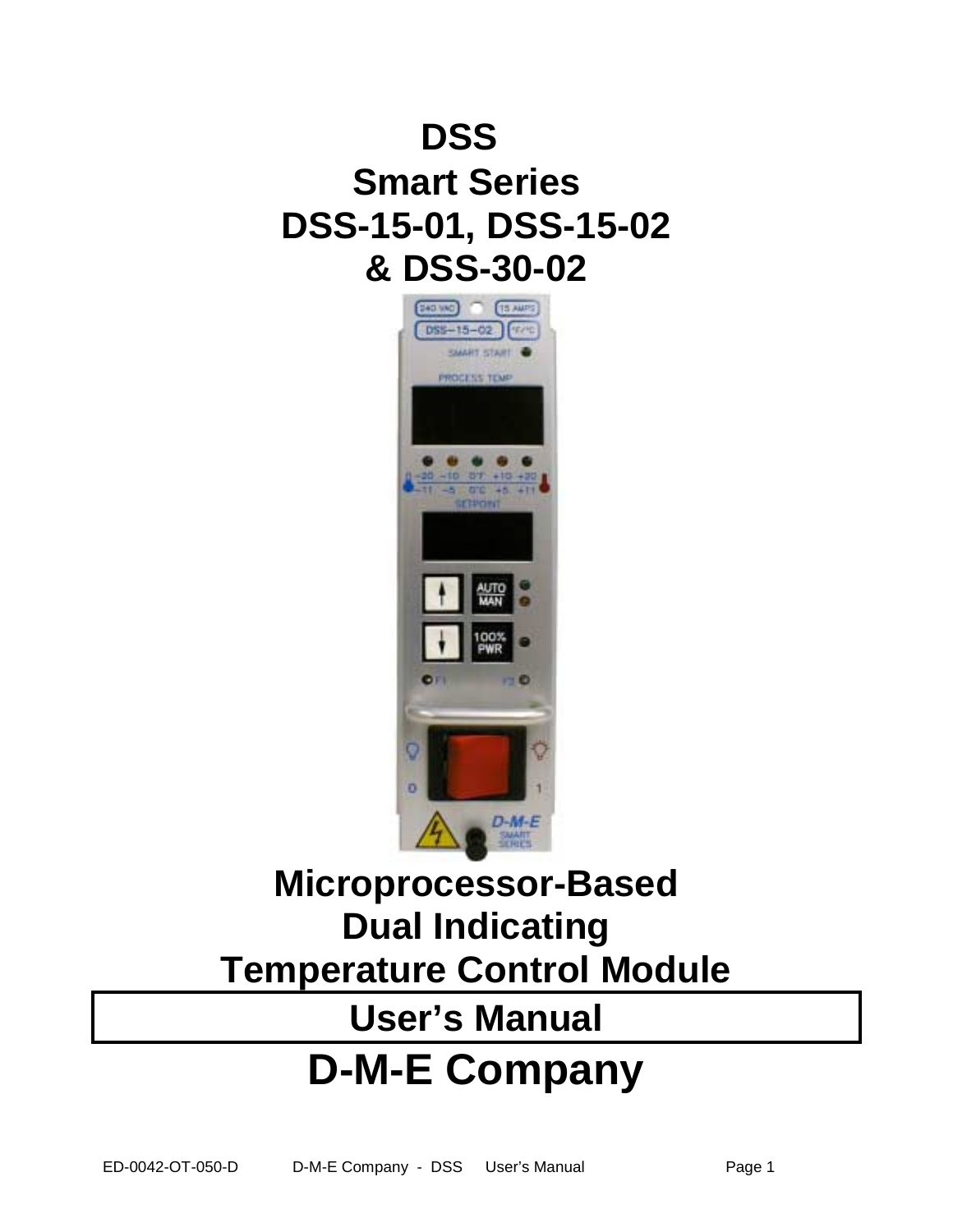Copyright  $\odot$  D-M-E<sup>®</sup> Company 2000. All rights reserved.

D-M-E<sup>®</sup> Company products are covered by USA and foreign patents, issued and pending. Information in this publication supersedes that in all previously published material. Specifications and any changes are reserved.

Printed in the United States of America

#### **D-M-E Company 29111 Stephenson Highway Madison Heights, MI 48071 USA**

D-M-E<sup>®</sup> Company and D-M-E<sup>®</sup> are registered trademarks of D-M-E Company.

# **WARRANTY**

D-M-E Company warrants that this product will be free from defects in materials and workmanship for a period of one (1) year from the date of shipment. If any such product proves defective during this warranty period, D-M-E Company, at its option, either will repair the defective product without charge for parts and labor, or will provide a replacement in exchange for the defective product.

This warranty shall not apply to any defect, failure or damage caused by improper use or improper or inadequate maintenance and care. D-M-E Company shall not be obligated to furnish service under this warranty; a) to repair damage resulting from attempts by personnel other than D-M-E Company representatives to repair or service the product; b) to repair damage resulting from improper use or connection to incompatible equipment; or c) to service a product that has been modified or integrated with other products when the effect of such modification or integration increases the time or difficulty of servicing the product.

This warranty excludes replacement of fuses (in the 15 amp models) and damage to the module from the use of improper styles of fuses. Use only ABC type replacement fuses. The maximum allowable fuse rating is 15 amps. Lower ratings may be used for improved protection.

# **SAFETY**

D-M-E Company products have been designed to be safe and simple to operate. As with any electronic equipment, you must observe standard safety procedures to protect both yourself and the equipment.

## **To Prevent Injuries:**

- To avoid electrical shock or fire hazard, do not apply voltage to a terminal that exceeds the range specified for that terminal.
- To avoid mechanical injury, electrical shock or fire hazard, do not operate this product with covers or panels removed. All unused slots of a main frame must be covered with the appropriately sized blank panels.
- To avoid electrical shock or fire hazard, do not operate this product when wet.
- To avoid injury or fire hazard, do not operate this product in an explosive atmosphere.

## **To Prevent Product Damage:**

• Do not operate this product from a power source that applies more than the voltages specified.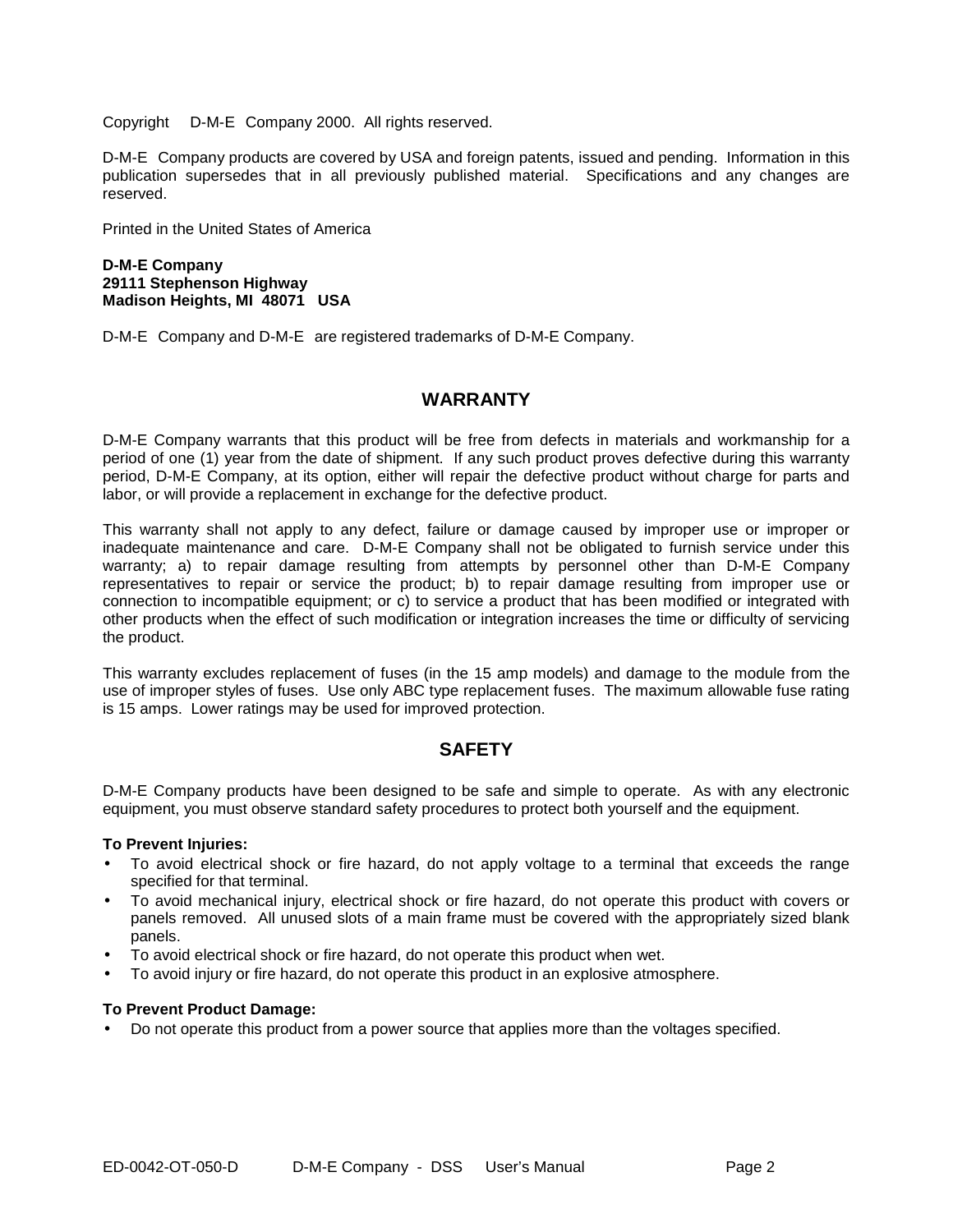# **D-M-E Standard Smart Series Dual Indicating Temperature Control Module DSS-15-01, DSS-15-02 & DSS-30-02**

#### **GENERAL DESCRIPTION:**

The DSS<sup>TM</sup> is a D-M-E<sup>®</sup> Smart Series<sup>®</sup> dual indicating temperature control module. This microprocessor-based control module is designed to maintain the desired set point temperature even under the most adverse processing variables. The unit incorporates features common to both the SSM and the CSS controls, such as heater bake out, input failure alarms, auto or manual operation, and solid state outputs. Other features include 100% power switch, bumpless transfer, and enhanced noise immunity. The DSS™ module is designed to survive the elements that degrade control performance. Specialized circuitry is used to guard against electrical noise and static discharge. Fuzzy logic is used to prevent set point overshoot on startup and over and undershoots when changing set point.

#### **OPERATION:**

**Automatic Mode:** The microprocessor maintains temperature using a closed loop PID control method. Closed loop means the unit continuously looks at the process temperature to determine whether or not to adjust the power delivered to the heater. With PID control, it anticipates the system characteristics to make accurate adjustments and correct for errors. "Fuzzy logic" is used to minimize overshoots and undershoots of set point.

**Auto-tuning:** See Figure 1. Auto-tuning PID parameters are automatically initiated after power up, or when the set point is changed by greater than 100°F. Auto tuning begins when the process temperature is at 80% of set point. During auto tuning the heat proportional band is set to 0, and the control goes into the ON/OFF mode at 90% of the established set point. Once the control finishes "learning" the system, it returns to a standard PID control with the heat PID values automatically set as a result of auto tuning.



**Figure 1 - Auto-tuning**

**Bumpless Transfer:** While in the auto mode and within 5°F of set point, the control periodically calculates and records the

average percent power required to keep the process temperature at set point. When the control is switched to manual mode, the last stored percent power becomes the manual set point. The percent power is stored before the fault occurs.

**Power-Up:** Upon power up, the unit retains the same set point and operation mode as when the unit was turned off. If the unit is turned off while at 100% power, upon power up it returns to the mode and set point retained before switching to 100% power.

**Input Fault:** Thermocouple break protection, and shorted or reversed thermocouple all override Smart Start<sup>®</sup> and normal modes. Output is inhibited, although bumpless transfer may be used to override, automatically or manually.

**Manual Mode:** For open thermocouple or other thermocouple failure, open loop-percent power is used. In manual mode, the microprocessor maintains a power level using an open loop power control method. Open loop means the process temperature is not used to determine whether or not adjustments should be made. This enables the user to continue production and override thermocouple wire breaks, short circuits, or lead reversal until the problem has been resolved. Manual mode overrides thermocouple break protection, reversed thermocouple, shorted thermocouple, and any normal modes.

**Smart Start<sup>®</sup>:** Smart Start<sup>®</sup> is automatic on start-up in the auto mode, and provides a linear ramp to set point for heater bake out. Smart Start® is complete when five minutes expires or when set point is reached.

**100% Power:** When 100% PWR is pressed, the output is full on until the timeout period is complete. Jumper J1 determines the maximum time duration for 100% power output. See figures  $8 \& 9$ . Jumper J1 has settings as follows:  $S = 15$ seconds,  $L = 30$  seconds, & INH = inhibit 100% power. Pressing any key before timeout returns the unit to its previous mode and set point.

#### **FEATURE/FUNCTION:**

**Auto Tuning:** Fuzzy logic, microprocessor-based PID control. **Dual Display:** Upper display shows process temperature while lower display shows desired set point temperature. **Smart Start:** Safely bakes out damaging internal heater moisture.

**100% Power Option:** Breaks through cavity gate freeze off. **EMI Resistant:** Stable/reliable operation.

**Auto/Manual:** Flexibility in control modes.

**Input Fault Indication:** Alerts operator to a problem and takes corrective action.

**Bumpless Transfer:** Minimizes set point adjustment when switching to manual mode.

**Standby Heat:** Applies a low temperature set point to heaters to prevent moisture build-up, and material degradation.

Temperature Alarm: Sends a signal to a D-M-E<sup>®</sup> TAS-05-XX module, which produces an audio/visual alarm and provides a relay contact.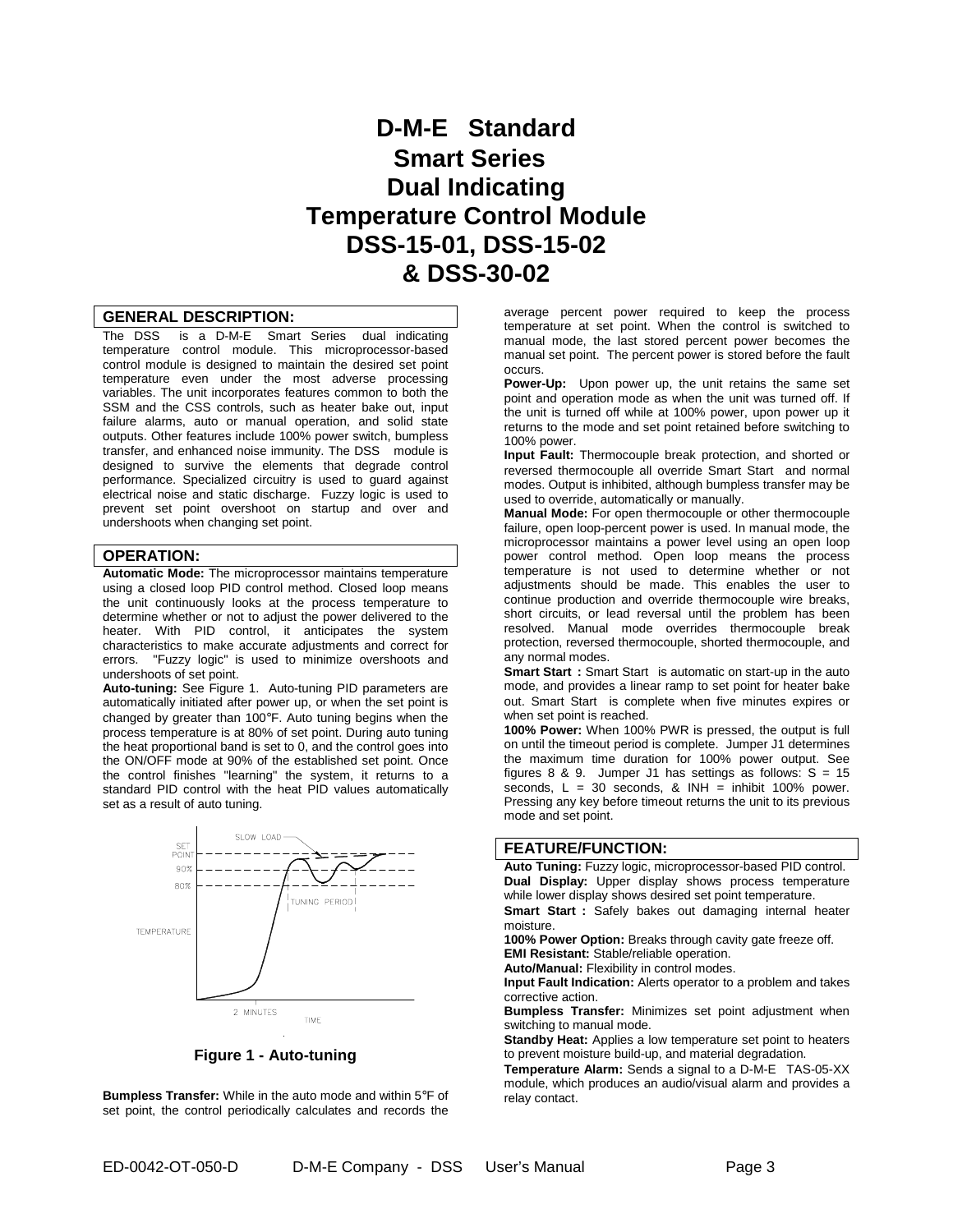#### **KEYS AND DISPLAYS:**

See Figure 2.

**1. Smart Start<sup>®</sup> Illuminated:** Indicates Smart Start<sup>®</sup> is on. **2. Process Temperature Display:** Shows process

temperature and error codes. **3. Temperature Deviation Indicators:** Displays the

magnitude of process temperature deviation from set point.

**4. Set Point Display:** The auto and manual set points are displayed here.

**5. Auto/Manual Switch:** Selects automatic closed loop (temperature set point) or manual (% power) open loop control modes.

**6. Auto Light:** Auto mode is selected.

**7. Manual Light:** Manual mode is selected.

**8. 100% Power Switch:** Initiates 100% power output. Time out is jumper selectable. See figure 8 & 9.

**9. 100% Power Light:** Indicates control is in 100% power mode.

**10. Up Arrow:** Increases desired set point value.

**11. Down Arrow:** Decreases desired set point value.

**12. F1/F2 Lights:** Illuminated when fuse has blown. (15 Amp unit only).

**13. Power On/Off Switch.** (Circuit breaker used on DSS-30 unit).



**Figure 2 - DSS-15-02 Module** 

#### **DISPLAYS AND INDICATORS:**

**Upper Display:** The upper display is a three digit, seven segment display showing process temperature and error codes.

With a thermocouple in manual mode, the display reads process temperature. While in the manual mode, without a thermocouple, the display reads oPi (open input). The display range is from ambient to 999°F/537°C. Also see diagnostic section for information on diagnostics that are displayed when an input fault is present. Upon power up, "deg" will be displayed.

**Lower Display:** The lower display is a three-digit sevensegment display used to show set point. The manual, auto, and 100% power modes are shown here. The AUTO/MAN key selects between automatic and manual operation, while the 100% PWR key selects 100% power mode. "F" or "C" will be displayed on power up.

#### **LED Indicators:**

**SMART START<sup>®</sup>** - During Smart Start<sup>®</sup> the green LED is on. **Deviation LED's:** 

**Green** indicates a temperature deviation from setpoint of less than +/-10°F/5°C.

**Yellow** indicates a temperature deviation from setpoint of greater than or equal to +/-10°F/5°C and less than +/- 20°F/11°C.

**Red** indicates a temperature deviation from setpoint of greater than or equal to +/-20°F/11°C and less than+/-30°F/17°C.

**Flashing red** indicates a temperature deviation from setpoint of greater than or equal to +/-30°F/17°C.

**AUTO** - The green LED adjacent to the AUTO key is on while in the automatic mode.

**MAN** - The yellow LED adjacent to the MAN key is on while in the manual mode.

**100% PWR** - The red LED next to the 100% PWR key flashes while in 100% power mode. All other LED's are off in this mode.

**F1** and **F2** - The orange neon light turns on when its corresponding fuse clears. (DSS-15 only).

#### **Keys:**

See Figure 3.

**AUTO/MAN:** The Auto/Man key provides either automatic or manual percent power control. Adjust the temperature set point while in the Auto mode. The illuminated green LED indicates the Auto mode. Adjust the percent power while in the manual mode. The illuminated yellow LED indicates manual mode. This key is also used to select bumpless transfer on power up.

**UP/DOWN ARROWS:** Adjust the auto or manual set point via the up/down arrow keys. The new set point is automatically entered 1 second after the last key is pressed. The up arrow key is also used to select degrees F or C operation on power up. The down arrow key is also used to select load type (fast or slow) on power up.



**Figure 3 - Keys**

**100% PWR:** When the 100% PWR key is pressed, 100% power is applied to the load for a time period determined by the J1 jumper. See figures 8 & 9. Press any key to disable, and the control returns to the previous set mode. When in 100% power, it is indicated by the red LED flashing next to the 100% PWR key, and "100" flashing in the lower display.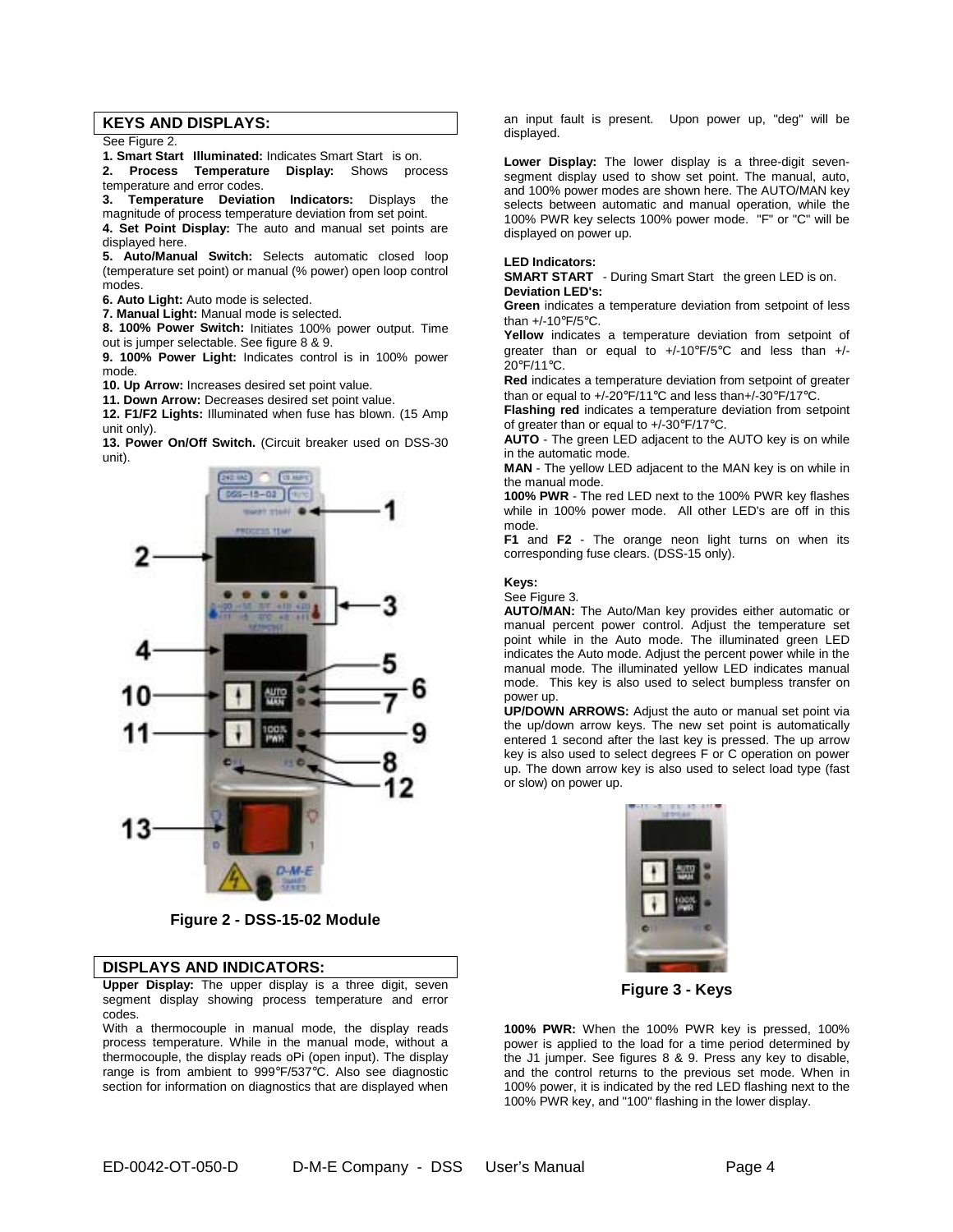#### **CONTROLS AND INDICATORS:**

**Auto/Manual Selection:** Push-button switch with LED indicators adjacent to switch.

**Set Point Adjustment:** Push-button up & down arrow keys.

**100% Power Selection:** Push-button switch with LED indicator adjacent. Note: See J1 jumper settings. (See figures 8 & 9)

**Power On/Off:** 16 Amp rocker switch. On the DSS-30, a 30 Amp circuit breaker is used. Both are UL, CSA, & VDE approved.

**Set Point Display:** Three 0.4", seven-segment digit display. Also displays alarm codes and flashing "100" for 100% power operation.

**Process Display:** Three 0.56", seven-segment digit display.. **100% Power Indication:** Red LED adjacent to 100% power

key flashes. Setpoint display flashes "100."

**Auto Indication:** Illuminates green LED adjacent to Auto/Man key.

**Manual Indication:** Illuminates yellow LED adjacent to Auto/Man key.

Smart Start<sup>®</sup> Indication: Illuminates green LED above the process display.

**Shorted T/C Indication:** Flashes "Shi" in process display. **Open T/C Indication:** Flashes "oPi" in process display.

**Reversed T/C Indication:** Flashes "bci" in process display. **Temperature Deviation Indicators:** Five separate LED's - +/- 20°F/11°C = **Red**, +/-10°F/5°C = **Yellow**, 0°= **Green**

**Blown Fuse Indicators:** Two orange indicators for Fuse 1 (F1) and Fuse 2 (F2). (Used in 15 Amp unit only).

#### **BUMPLESS TRANSFER:**

"Bumpless transfer" is defined as a thermocouple failure causing the module to automatically switch into manual percent power mode, if the module has learned the percent power. To force the module into this mode, press the To force the module into this mode, press the "AUTO/MAN" key simultaneously while turning the power on. The upper display will show "AUt" and the lower display will show "bPL" for 3 seconds indicating that automatic bumpless transfer mode has been selected. This mode will now be stored in the modules permanent memory. To deactivate the bumpless transfer mode - repeat the power on procedure while pressing the "AUTO/MAN" key. This will cause the module to display, "inh" in the upper display, and "Out" in the lower display, indicating that the output power will be inhibited upon thermocouple failure. The user will have to then place the unit in the manual mode to gain control of the output power.

Once the Auto mode set point is reached, and the controller is placed in the Standby Heat mode, if a T/C failure occurs, the DSS™ will switch to manual percent power mode and continue controlling power. When the DSS™ is released from the Standby Heat mode, the unit will use the last valid percent power it learned prior to entering the Standby Heat mode and it will continue to control power in the Manual percent power mode.

If the module has reached set point in the Auto mode, and the T/C fails, the unit will switch to Manual percent power mode and continue controlling power. If the module is then instructed to switch to the Standby Heat mode, the unit will set power level to 0%, (no output.)

If the module has not reached set point in the Auto mode, and the T/C fails, the unit will switch to Manual percent power mode and continue with the last valid Manual percent power stored before the T/C failure occurred, or the factory setting of 0%. If the unit is now instructed to switch to the Standby Heat mode, the unit will set the power level to 0%, (no output.) If

the module is in Standby Heat Mode and the T/C fails, the unit will switch to Manual mode and will continue controlling power at a learned by temporary percent power, or 0% if a value has not been properly learned while in Standby Heat. Upon release from Standby Heat Mode, the unit will use the last valid percent power it learned prior to entering the Standby Heat Mode and it will continue to control power in the Manual percent power mode.

#### **TEMPERATURE MODE F/C:**

To set the temperature mode in degrees F or C, press the up arrow key, (increment key), while simultaneously turning the power on to the unit. The word "dEg" will appear in the upper display, and either " F " or " C " will appear in the lower display. To change the mode, turn the power off for 5 seconds and then turn power back on while pressing the increment key. The display will then indicate which mode the unit is in.



**Figure 4 - Temperature Mode** 

#### **LOAD TYPE SELECTION:**

The type of the load is selected by depressing the down arrow key simultaneously while powering the unit on. This will select a fast or a slow load. A fast load is described as a mold temperature rise of no less than 3 degrees F in 60 seconds. A slow load is a change of no less than 3 degrees F in 250 seconds. This feature is provided so that a fast or slow load can be selected allowing the easy detection of shorted thermocouple inputs. For proper protection of heaters and the molding system, a fast response should be selected unless slow temperature rise is expected, as is the case with manifold or barrel heaters.



**Figure 5 - Fast Load Selected**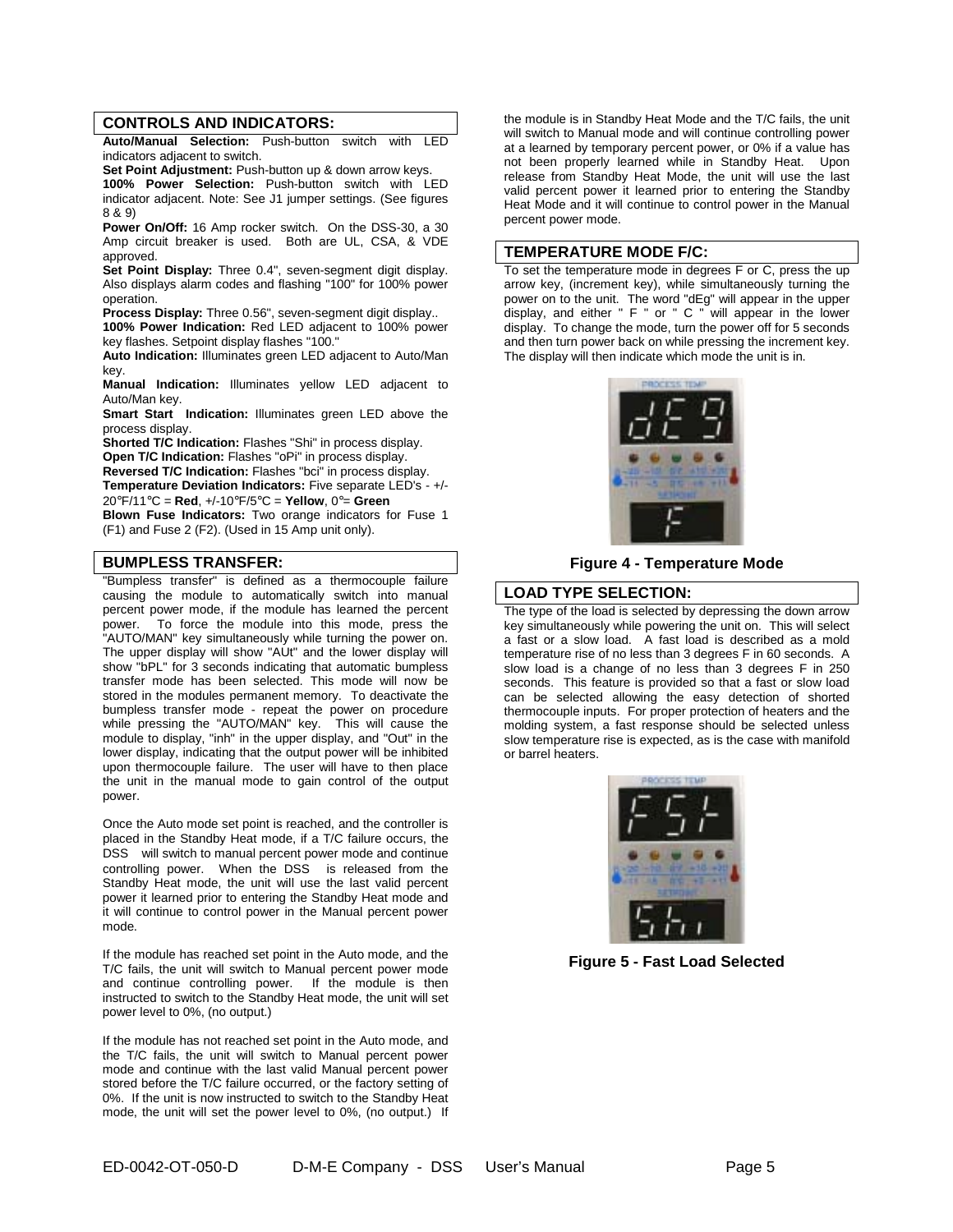

#### **Figure 6 - Slow Load Selected**

#### **STANDBY HEAT:**

When the  $D$ -M-E<sup>®</sup> TAS-05-XX module initiates a Standby Heat signal, any DSS™ module in the auto mode will immediately set the set-point temperature to 200°F/93°C. This function is useful for the continuous application of low power to heaters to prevent moisture build-up and initiate quick start-ups. \*

\* A communications style main frame is required to support this feature.

#### **ALARM OUTPUT:**

When the D-M- $E^{\circledast}$  TAS-05-XX module is installed in the D-M- $E^{\circledast}$  mainframe, this DSS™ output feature will activate the alarm output feature on the TAS-05-XX module. The TAS module will produce an audio alarm and provide a relay contact closure when a temperature alarm occurs. This feature is disabled upon power-up until the process temperature is within 10°F of set-point temperature, or until an error occurs. It is also disabled when changing to or from the Standby heat mode. \* Once the set-point temperature is reached, a deviation of +/-30°F will activate the alarm. The process must get within  $+/-25^{\circ}F$  to turn the alarm off (alarm hysteresis = 5°F).

When standby heat is engaged, the alarm is inactive until the process falls to 210°F. When leaving standby heat, the alarm is also inactive until the process is within 10°F of set point. This prevents alarms during ramping.

In the manual mode, the alarm is inactive except for errors. Errors always cause an alarm. If the unit is in output inhibit mode, the alarm occurs during an error and is cleared by placing the unit in the manual mode. If the DSS™ is in autobumpless mode, the alarm will stay on even though the unit goes to the manual mode. The user can silence the alarm by pressing and holding the auto/manual key for one second. When errors are corrected and the unit is back in auto mode the alarm is inactive until the process reaches +/-10°F of set point.

### **JUMPER SETTINGS:**

**CAUTION:** The following description refers to the voltage setting of the module. If not properly set damage to the unit will result and personal injury may result. See figure 7 for a component layout.

**To convert from 240VAC to 120VAC**  W10 - Jumper installed W9 - Jumper not installed W8 - Jumper installed

**To convert from 120VAC to 240VAC**  W10 - Jumper not installed

W9 - Jumper installed W8 - Jumper not installed



**Figure 7 - Voltage Jumper Settings**

#### **100% PWR Timer Settings (J1)**

Install the jumper as shown. The module is shipped with a jumper in the "S" JUMPERS position. See figures 8 & 9.  $S = 100\%$  power will be applied for 15 seconds  $L = 100\%$  power will be applied for 30 seconds

INH = Inhibits 100% power feature

S & L = Both installed will cause unit to enter calibration mode.



**Figure 8 – 100% Power Jumper (J1) Settings**



#### **Figure 9 - 100% Power Jumper (J1) Location**

#### **DIAGNOSTICS:**

The DSS<sup>TM</sup> diagnostics automatically alert the user to a fault condition.

**Shi:** Shorted thermocouple displays flashing **Shi** alternating with the process temperature every 7 seconds.

Troubleshooting - Check for damage to the thermocouple lead wire. Also check for bare, twisted or pinched leads, open load fuse (F1, F2) or excessive distance between the heater and thermocouple or low watt density may also trigger this diagnostic. Slow loads such as externally heated manifolds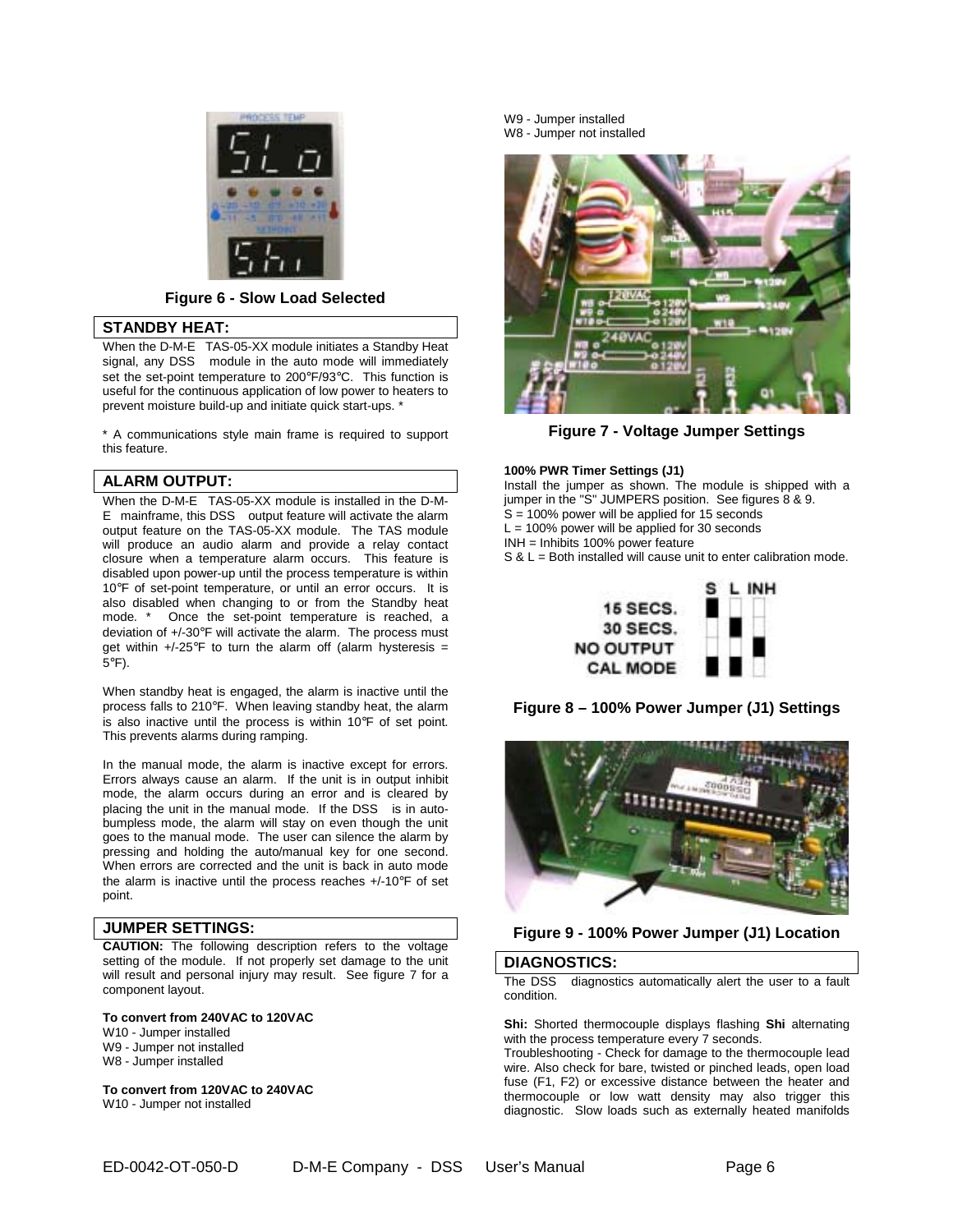may trigger this diagnostic when a fast load is selected. See Load Type Selection section on page 5 to select a slow load response. The **Shi** diagnostic latches upon fault. It is necessary to turn the module off and back on to reset the module. If automatic bumpless transfer is invoked, the module will lock into manual until the module is turned off and back on.



**Figure 10 - Shi Diagnostic**

**oPi:** Open thermocouple Indicated by **oPi** flashing while in the auto mode (if output is inhibited), or on steady in the manual oPi mode.



**Figure 11 - oPi Diagnostic**

Troubleshooting - Check the thermocouple connections and wires for broken leads, check for damage to the sensor, or check for open fusible link resistor, R42. See figure 14.

**bci:** Reversed thermocouple. Displays flashing **bci** while in the auto mode (if output is inhibited), or on steady in the manual bci mode.



**Figure 12 - bci Diagnostic** 

Troubleshooting - Check thermocouple wiring for reversed leads.

**Over / Under temperature:** The red deviation LED on the left, flashes when the process temperature is below set point by 30°F or more. The red deviation LED on the right flashes when the process is above set point by 30°F or more. Troubleshooting -

Under temperature:

Check for heater failure, open wiring, low voltage, t/c problem, or open load fuse (F1, F2) conditions.

Over temperature:

Check for output failure, shorted triac, heater shorted to ground, shorts to other heater leads, or interaction with other zones of heat.



**Figure 13 - Side Panel**

## **CALIBRATION PROCEDURE:**

**Equipment needed:** 

1. Type J thermocouple simulator

#### **Test Procedure:**

1. Connect the thermocouple simulator to the thermocouple input on the DSS™.

2. Insert jumpers in positions S & L on jumper J1. See

figures 8 & 9. The inhibit position does not require a jumper. 3. Power the unit on and wait 5 minutes for warm up. The displays will indicate "CAL 0".

4. Set the thermocouple simulator to 32°F and wait five seconds.

5. Press the down arrow key one time. After approximately

10 seconds the displays will indicate "CAL 999".

6. Set the thermocouple simulator to 1000°F and wait five seconds.

7. Press the "AUTO/MAN" key one time. After approximately 10 seconds the displays will indicate "CAL End".

8. Press the 100% Power key one time. The upper display will indicate "999" and the lower display will indicate " 75".

9. Turn power off. Remove the L jumper on J1. The unit is now calibrated.

#### **RETURN POLICY:**

The D-M-E<sup>®</sup> DSS<sup>™</sup> modules are warranted for 1-year parts and labor, excluding fuses.

Contact D-M-E<sup>®</sup> Customer Service for return authorization for repairs or warranties. Replacement parts are also available through the Customer Service Department.

| D-M-E <sup>®</sup> Customer Service |                  |  |  |  |
|-------------------------------------|------------------|--|--|--|
| West Coast, U.S.                    | (323) 263-9261   |  |  |  |
| Elsewhere in U.S.                   | $(800)$ 626-6653 |  |  |  |
| Canada                              | (905) 677-6370   |  |  |  |

**D-M-E WORLD HEADQUARTERS**  29111 STEPHENSON HIGHWAY MADISON HEIGHTS, MICHIGAN 48071 TELEX: (248) 398-6174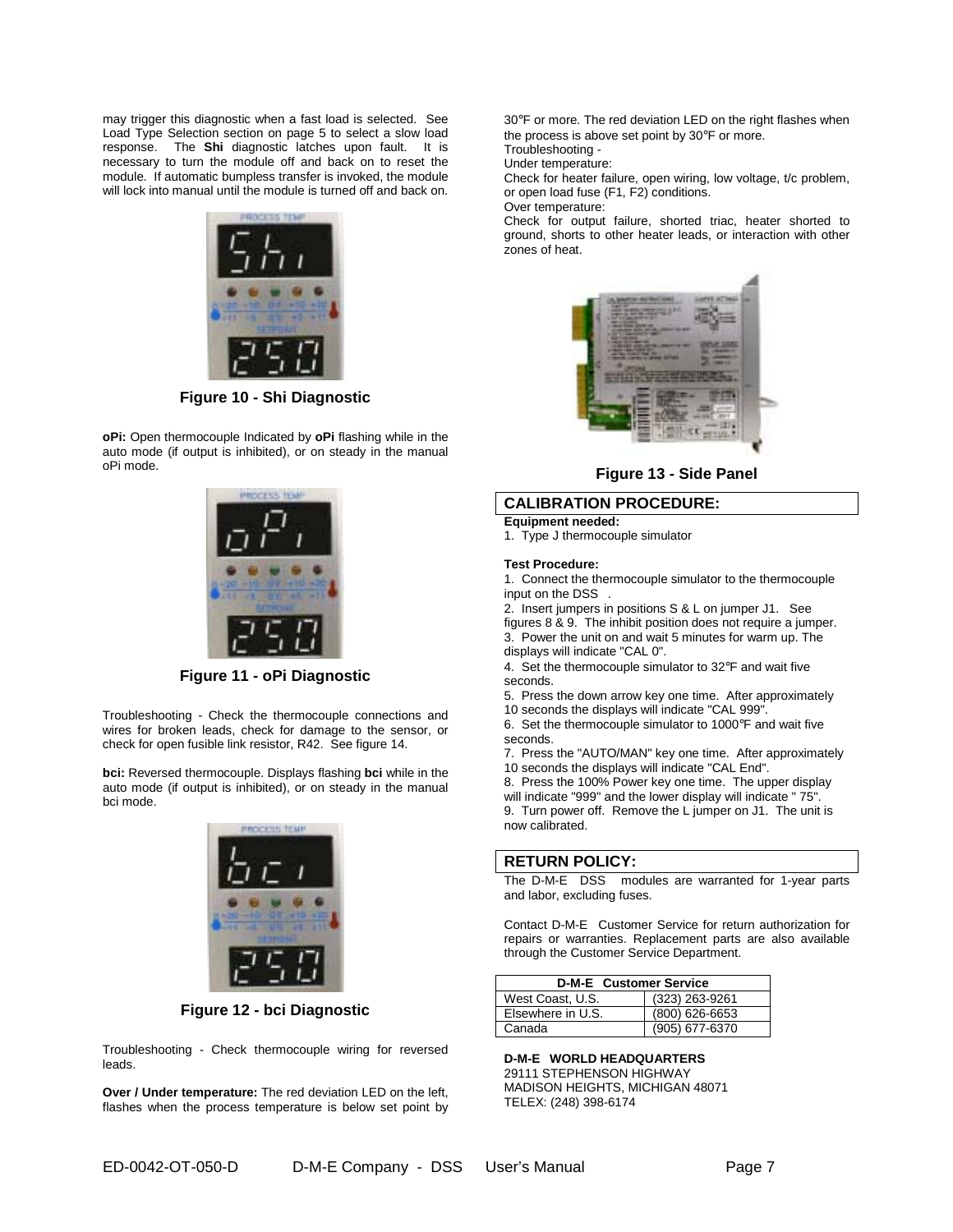## **REPLACEMENT PARTS LIST:**

To meet warranty requirements, use only  $D$ -M- $E^{\circledast}$  parts.

| <b>Replacement Part Number</b> |                                                                                            |  |  |  |
|--------------------------------|--------------------------------------------------------------------------------------------|--|--|--|
| Reference                      | <b>Designator, Description</b>                                                             |  |  |  |
| <b>RPM0091</b>                 | T1, Transformer 240/120 VAC                                                                |  |  |  |
| <b>DSS0002</b>                 | U6 Microprocessor (Contains D-M-E®<br>proprietary software)                                |  |  |  |
| <b>RPM0022</b>                 | Q1 Triac Driver, TLP3052                                                                   |  |  |  |
| RPM0023                        | Triac - 40 amp, 600 volt, Q6040P (Note:<br>must apply a thin coat of heatsink<br>compound) |  |  |  |
| RPM0024                        | SW1, Power Rocker Switch, 16 Amp,<br>250 VAC (used on DSS-15)                              |  |  |  |
| <b>RPM0027</b>                 | Handle (used on DSS-15)                                                                    |  |  |  |
| RPM0050                        | R42, Flameproof Fusible link resistor<br><b>WARNING! DO NOT SUBSTITUTE</b>                 |  |  |  |
| ABC <sub>15</sub>              | F1, F2, Fuse, 15 Amp, 250 VAC (used<br>on DSS-15)                                          |  |  |  |
| <b>RPM0089</b>                 | F3, Fuse, 200mA, 250V, Sub-miniature                                                       |  |  |  |



**Figure 14 - R42 Fusible Link Resistor (use only DME part number RPM0050)**

## **COMMUNICATION CONNECTOR COMPATIBILITY:**

The Communication Connector strip in your mainframe communicates to all the other modules in the rack. If the communications connector in your mainframe has pins 3 & 4 missing, you must order a new communication strip from D-M- $E^{\circledast}$  allowing the alarm feature in this module to function properly with the TAS-05-XX module. It will not work without these pins installed.



**Figure 15 - Connector In Mainframe**

**TRIAC GATE CUTOFF; POWER CONNECTOR COMPATIBILITY** 

The modules power output can now be inhibited until the module is fully seated into a mainframe zone connector, if an operator mistakenly inserts the module into the zone slot while under live power.

#### **NOTE: This feature is meant as a safeguard to reduce the possibility, not prevent, damage to the copper fingers on the module. CAUTION: Never remove or insert modules when mainframe circuit breaker is on.**

In order for this feature to operate correctly, the zone power connector in the mainframe must have an unterminated pin installed in the third position of the connector. If this pin is missing, it can be ordered through  $D$ -M-E<sup>®</sup> using replacement part RPM0046.

This feature can be enabled on the module by removing jumper J11, Gate Cutoff, located near the modules power connector. See figure 16.

**NOTE: If J11 is removed, and the mainframe power connector pin is missing from position 3, the module will be unable to output any power until J11 is replaced.** 

**NOTE: If you are using a non D-M-E mainframe, or an older D-M-E mainframe that does not have pin 3 installed, install jumper J11. This will however defeat the anti-arc feature.** 



#### **Figure 16 - Gate Cutoff Jumper, J11**

### **EUROPEAN CONFORMITY (CE) REQUIREMENTS**

This module is shipped with a 3MM x 10MM screw that is used to secure the module to a mainframe for the purpose of satisfying CE requirements. See figure 17.

When the module is screwed down securely, this module is considered to be CE compliant.



**Figure 17 - CE Compliance**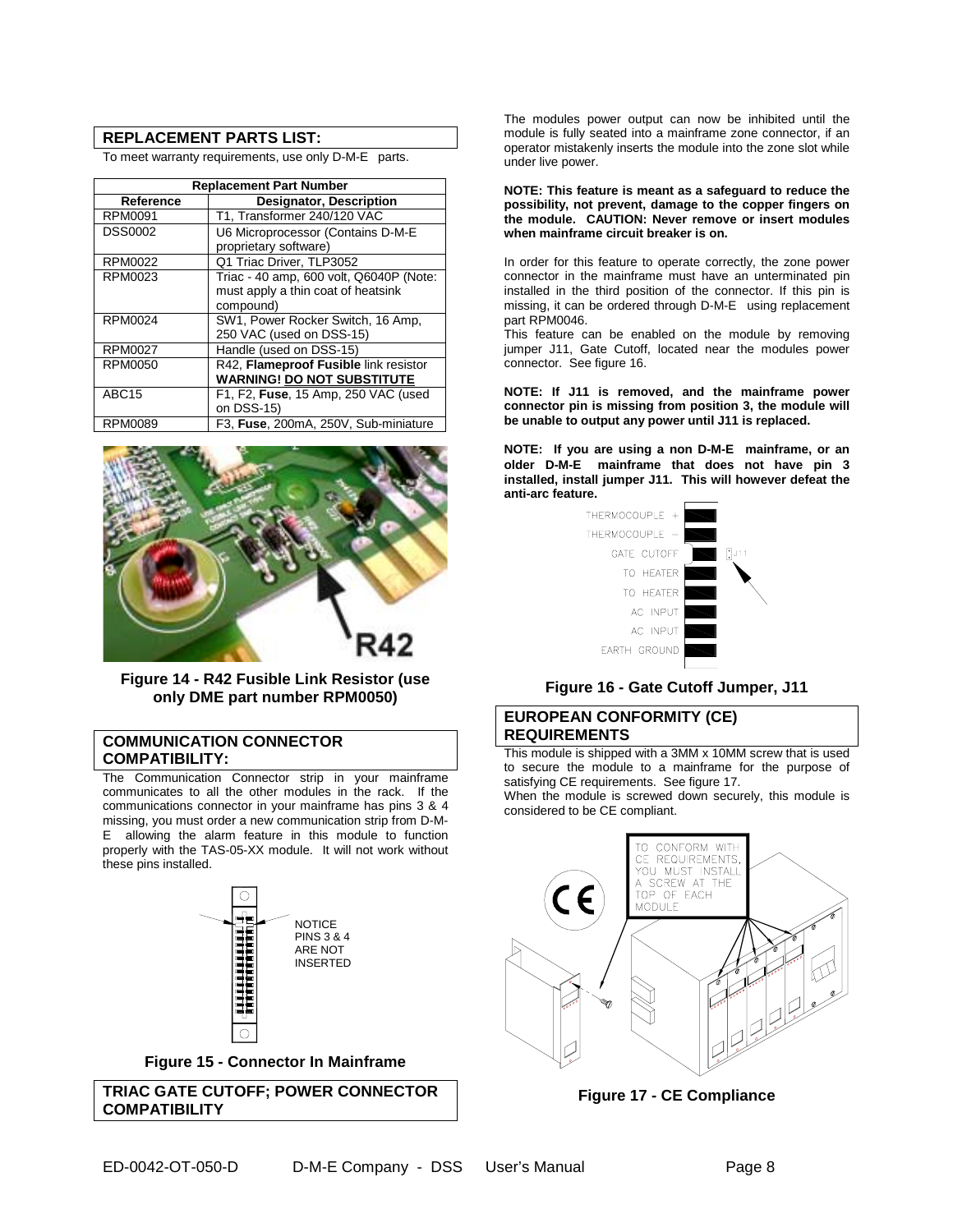Smart Series<sup>®</sup>, Smart Start<sup>®</sup>, DSS™, Selective Cycle<sup>®</sup>, D-M-E<sup>®</sup> and  $D$ -M- $E^{\circledast}$  Company are all registered trademarks of  $D$ -M-E Company.

#### **PERFORMANCE SPECIFICATIONS:**

**Auto and Manual Control Modes:** High-speed time proportioning Selective Cycle<sup>®</sup>.

**Temperature Range:** Ambient to 999°F/537°C.

**Control Accuracy:** +/-1°F/0.5°C dependent on the total thermal system.

**Temperature Stability:** +/-0.5% of full scale over the ambient range of 32° to 120°F / 0° to 50°C.

**Calibration Accuracy:** Better than 0.2% of full scale.

**Power response time:** 0.538 seconds.

**Manual Control:** Adjustable from 0 - 100%, maintains output power within 1% of set point.

**Smart Start:** Linear voltage ramping.

**Maximum Smart Start Duration:** 5 minutes.

**Smart Start Override Temperature:** 256°F/124°C.

**100% Power:** Applies 100% power to the output. Jumper selectable **INH**ibit, or **S** = 15 seconds, or **L** = 30 seconds.

#### **Operational Priority -**

Smart Start<sup>®</sup> precedes auto mode.

Thermocouple (T/C) break, reversed or shorted T/C overrides Smart Start<sup>®</sup> and auto modes.

Manual control overrides the auto mode, T/C breaks, reversed or shorted thermocouples.

Output is inhibited during all fault conditions, unless bumpless transfer is selected.

#### **INPUT SPECIFICATIONS:**

**Thermocouple Sensor:** Type J, grounded or ungrounded. **External T/C Resistance:** Less than 0.1°F/ohm.

**T/C Isolation:** Isolated by control circuit power supply.

**Cold Junction Compensation:** Automatic, better than 0.03°F/°F (0.015°C/°C).

**T/C Break, Reversed & Shorted Protection:** Automatically inhibits power to heater, or invokes bumpless transfer

**Input Impedance:** 5.6 Megohms. **Input Amplifier Stability:** Greater than 0.02°F/°F (0.01°C/°C). **Common Mode Rejection Ratio:** Greater than 120 dB. **Power Supply Rejection Ratio:** Greater than 110 dB.

#### **OUTPUT SPECIFICATIONS:**

**Voltage / Power Capability:** 240VAC nominal, single phase, (120VAC available).

**15 AMP:** 3600 watts @240VAC (1800 watts @ 120VAC). **30 AMP:** 7200 watts @240VAC (3600 watts @ 120VAC). **Output Drive:** Internal solid state triac, triggered by zero AC

#### crossing pulses. **Overload Protection:**

**15 AMP:** Fuses are provided on both sides of AC line.

**30 AMP:** Fast acting circuit breaker.

**Transient Protection:** dv/dt and transient pulse suppression included.

**Power Line Protection:** Optically and transformer isolated from AC lines. Isolation voltage is greater than 2500 volts.

## **ELECTRICAL POWER SPECIFICATIONS:**

**Input Voltage:** 240/120 +10%/-15%. **Frequency:** 50/60 Hz. **DC Power Supply's:** Internally generated, regulated, and compensated. Transformer isolated from AC lines. **Module Power Usage:** Less than 12 watts, excluding load.

#### **Dimensions:**

**15 AMP:** Width 2.0" (5.08 cm), Height 7.0" (17.78 cm), and Depth 7.5" (19.05 cm).

**30 AMP:** Width 4.0" (10.16 cm), Height 7.0" (17.78 cm), and Depth 7.5" (19.05 cm).

**NOTE:** Standard (240 VAC) modules are compatible with main frames wired for either 240 VAC three phase (standard) or 240 VAC single phase. Use DSS-15-01 (15 amp) or DSS-30-01 (30 amp) for 120 VAC operation.

**Fuse Requirements:** (2) ABC-15 fuses, F1 & F2, Applies to DSS-15-01 and DSS-15-02 only.

(Note: (2) spare fuses included with module)

(1) 200-mA sub-miniature fuse. (F3). See figure 18.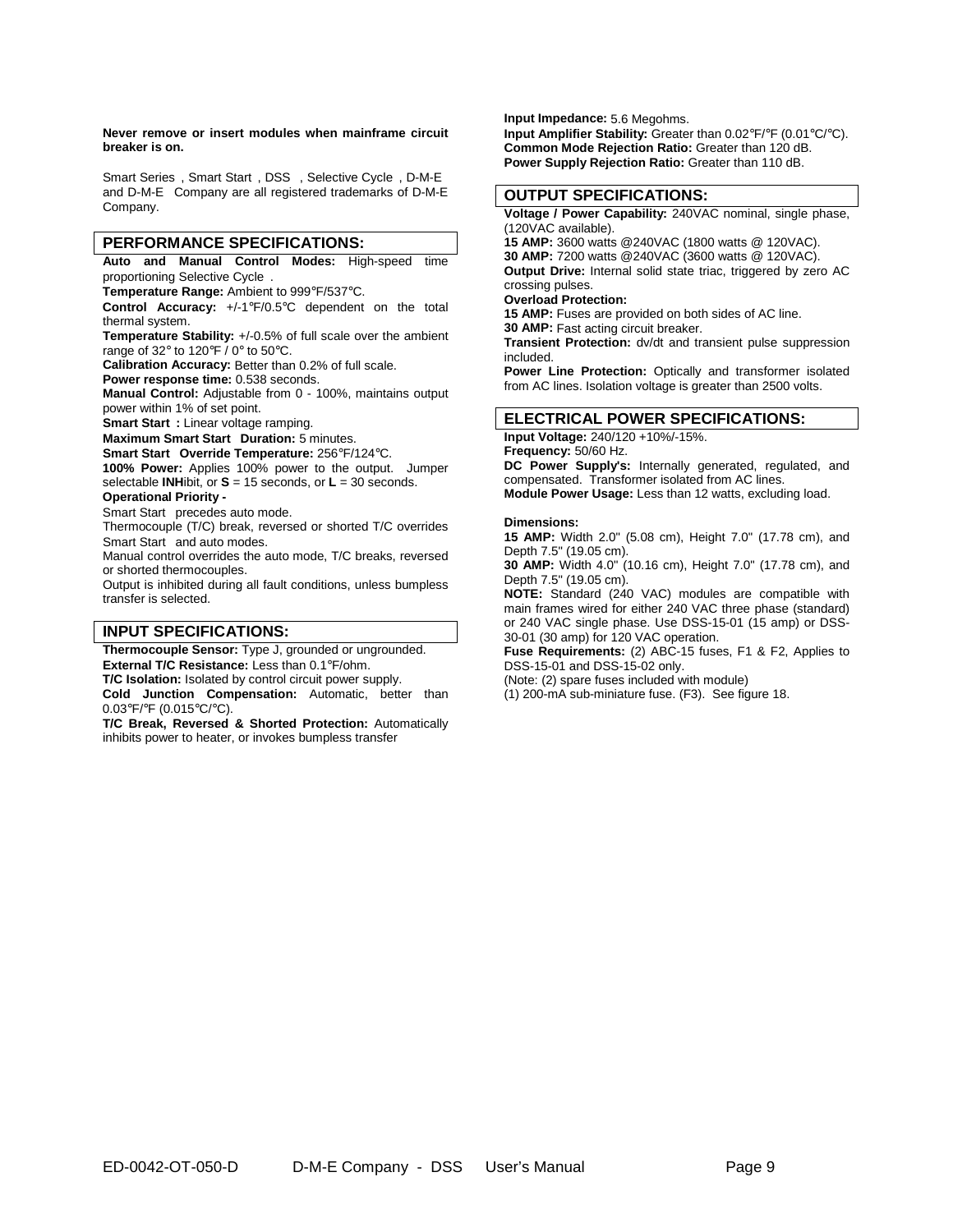

**Figure 18 - Main Board Component Layout**